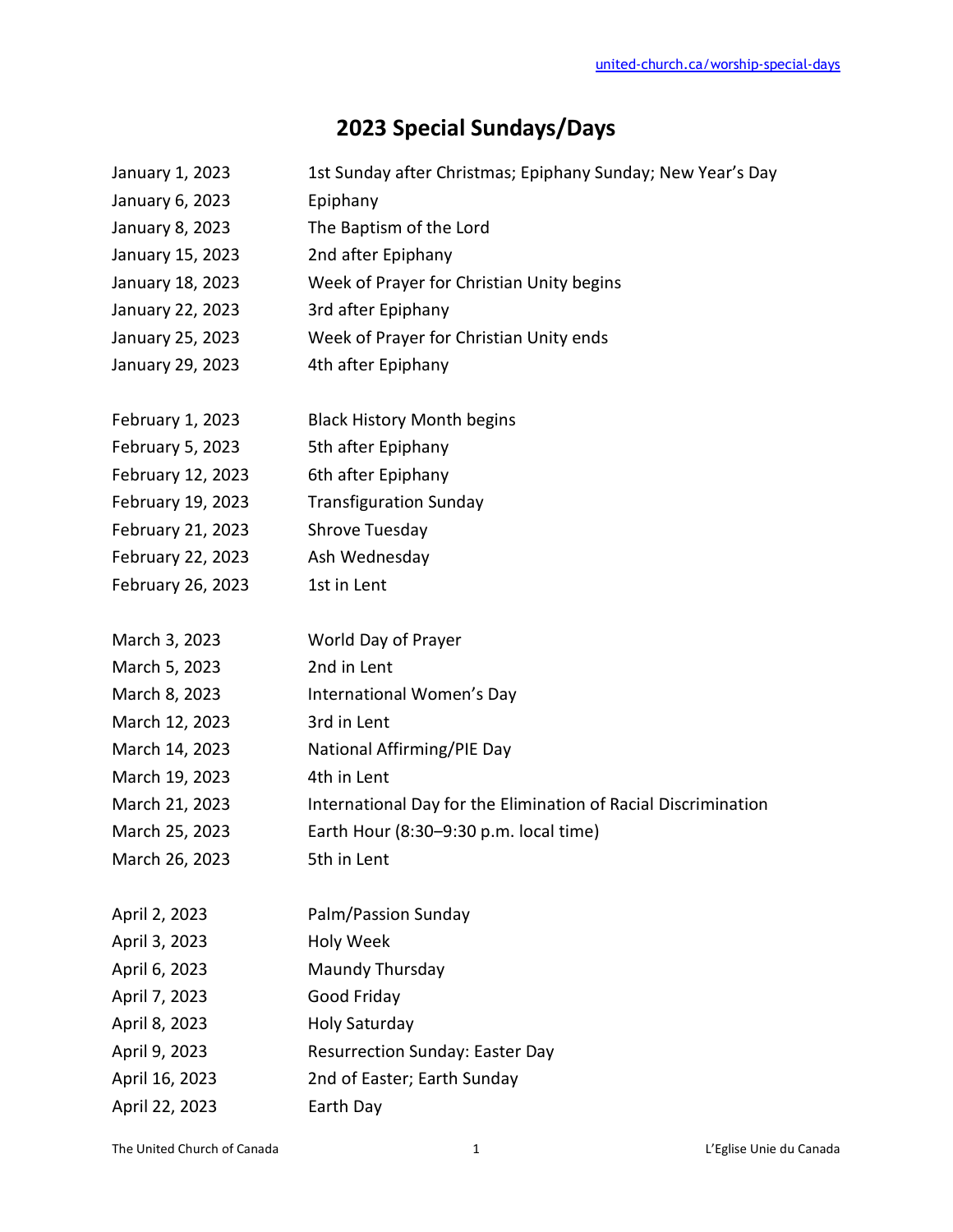| April 23, 2023  | 3rd of Easter; Camping Sunday                                         |
|-----------------|-----------------------------------------------------------------------|
| April 30, 2023  | 4th of Easter; Vocation Sunday (suggested)                            |
|                 |                                                                       |
| May 1, 2023     | Asian Heritage Month begins                                           |
| May 7, 2023     | 5th of Easter; Mental Health Sunday                                   |
| May 14, 2023    | 6th of Easter; Rural Life (Rogation) Sunday; Christian Family Sunday; |
|                 | Mother's Day                                                          |
| May 17, 2023    | International Day against Homophobia, Transphobia, and Biphobia       |
| May 18, 2023    | <b>Ascension Day</b>                                                  |
| May 21, 2023    | 7th of Easter                                                         |
| May 22, 2023    | Victoria Day (except in Quebec)                                       |
| May 28, 2023    | Day of Pentecost                                                      |
|                 |                                                                       |
| June 4, 2023    | Trinity Sunday; Pride Sunday; Union Sunday; Environment Sunday        |
| June 10, 2023   | 98th Anniversary of Church Union                                      |
| June 11, 2023   | 2nd after Pentecost                                                   |
| June 18, 2023   | 3rd after Pentecost; Indigenous Day of Prayer; Father's Day           |
| June 20, 2023   | World Refugee Day                                                     |
| June 21, 2023   | National Indigenous Peoples Day                                       |
| June 24, 2023   | Saint-Jean-Baptiste Day (Quebec)                                      |
| June 25, 2023   | 4th after Pentecost                                                   |
|                 |                                                                       |
| July 1, 2023    | Canada Day                                                            |
| July 2, 2023    | 5th after Pentecost                                                   |
| July 9, 2023    | 6th after Pentecost                                                   |
| July 16, 2023   | 7th after Pentecost                                                   |
| July 23, 2023   | 8th after Pentecost                                                   |
| July 30, 2023   | 9th after Pentecost                                                   |
|                 |                                                                       |
| August 1, 2023  | <b>Emancipation Day</b>                                               |
| August 6, 2023  | 10th after Pentecost; Emancipation Sunday                             |
| August 7, 2023  | Civic Holiday (except in Quebec)                                      |
| August 13, 2023 | 11th after Pentecost                                                  |
| August 20, 2023 | 12th after Pentecost                                                  |
| August 27, 2023 | 13th after Pentecost                                                  |
|                 |                                                                       |

September 3, 2023 14th after Pentecost